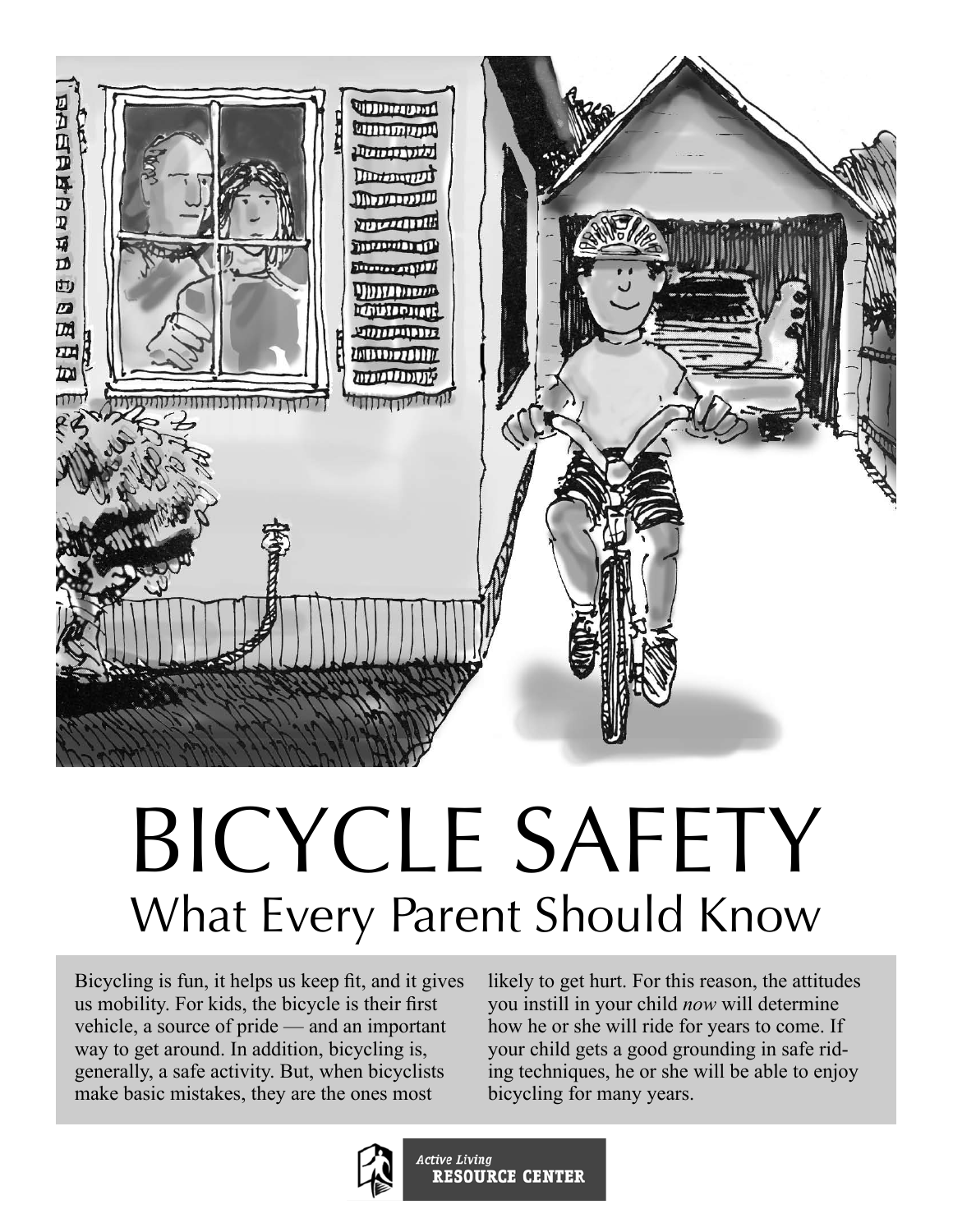#### By and large…

…bicycling is a safe activity. But, like many activity, one has to learn a few things before safely taking part. This brochure points out common problems kids have while bicycling and suggests some solutions. But just reading it isn't enough, nor is having your child read it. You and your child should go over the topics and do the exercises suggested. If possible, you should ride with your child. This will be valuable for both of you. And fun, too!

## How old is old enough?

Before the age of 10, few kids understand how traffic works. Children have trouble judging speed and distance. They can't locate sounds — like a car's engine or a siren — very well. They think that, if they can see a car, the driver can see them. They can, however, be taught skills and rules but may have trouble with confusing traffic situations.

Are you are an experienced cyclist? Take your child out for training rides. This can work with young kids. If you aren't a skilled cyclist, lay down iron-clad rules and help your child learn specific lessons. First, the rules:

- 1. No playing in the road.
- 2. No riding on busy streets.
- 3. No riding at night.
- 4. Stop for all stop signs.
- 5. Ride on the right, with traffic.
- 6. Make your own decisions.
- 7. Always wear your bike helmet.

*Next, let's look at four common bicycling myths in the next column…*

## A major danger!

Many drivers cut through neighborhoods to avoid



busy main streets. They often go faster than the 25 mph speed limit and may even be talking on a phone. *These people aren't paying attention and can kill your child.* For help fighting fast traffic in your neighborhood, contact your city's traffic engineer.

# Four Common bicycling Myths

*The following myths can lead to big problems for young riders.*



This myth causes about 25% of car/bike crashes. At intersections, few drivers look for traffic coming the wrong way. Ride where folks will expect you!

### Myth #2: "A child needs a bike to grow into."



Wrong. On a big bike, kids wobble and weave down the road. They won't be able to react quickly in an emergency. Your child should be able to stand over his or her bike with both feet flat on the ground.



#### Myth #3: "My child needs a 21-speed mountain bike."

Probably not. Leave the fancy bike for later. Few young kids can work standard-sized handbrakes or confusing shifters while steering and pedaling. Ask 10-year-olds how they stop a high tech bike: "I drag my feet." "I don't stop." "I run it into something." For your child's first bike, choose a sturdy one-speed with a coaster brake.

## Myth #4: "our neighborhood is quiet, so we don't have to worry."

Many bike crashes involving children happen on quiet two-lane residential streets with 25 mph speed limits — largely because that's where kids bicycle. Sound like your street? We often forget safety in familiar surroundings and that can lead to trouble.

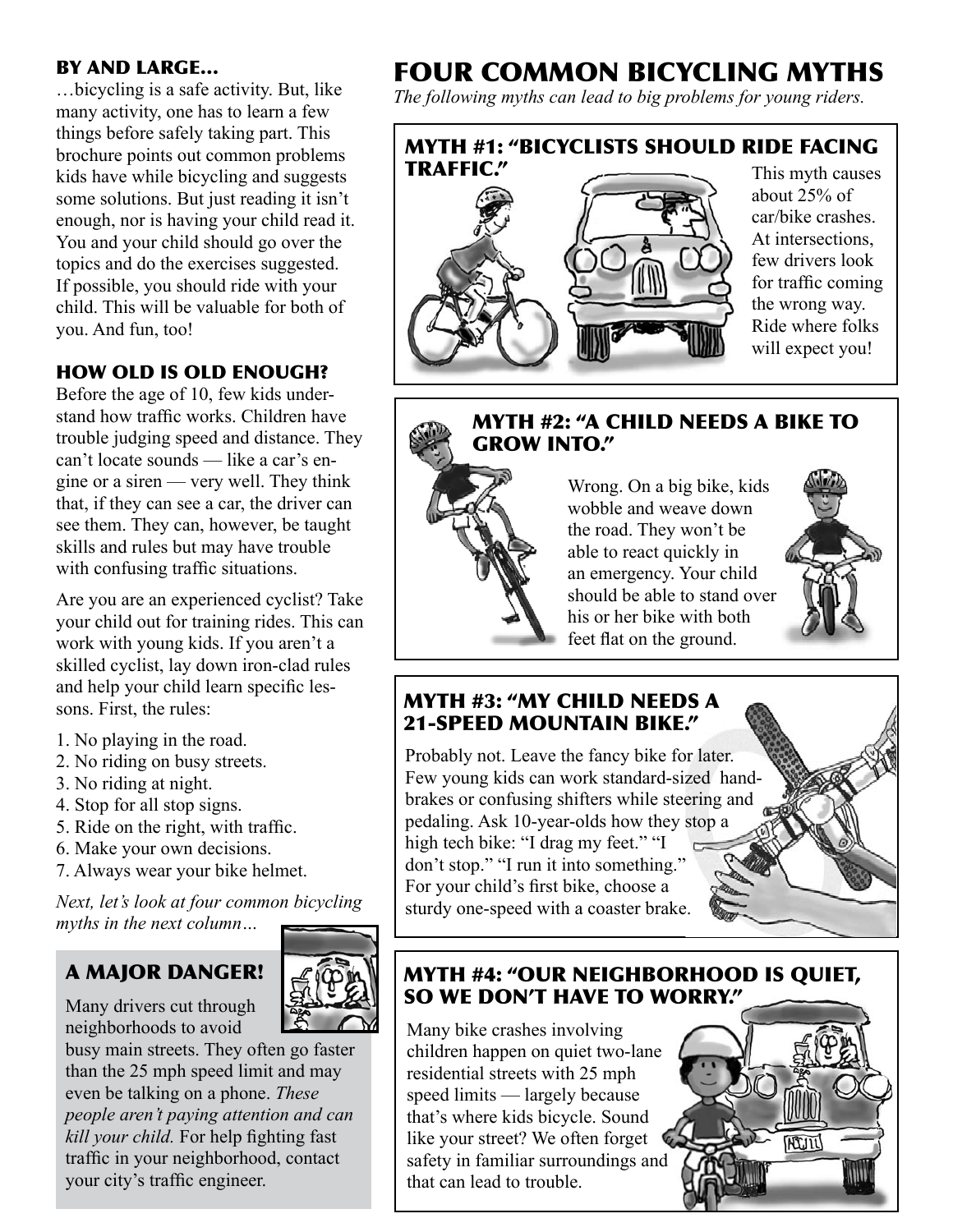# Three common BIke/car CRASHEs

*The following are the most common crashes for young children. Each one can lead to serious injury.*

## Crash Type #1: The Driveway Ride-out

A child rides out of the driveway and is hit by a car. This scenario accounts for about 8% of all car/bike crashes and it gets kids early: the average age is less than 10.



*What you can do:* If bushes or trees block the view, trim them back. And teach your child these safety rules:

- 1. Stop before entering the street.
- 2. If parked cars block the view, edge out to see beyond them.
- 3. Look left, right, and left for cars.
- 4. See any? Wait until it's clear.
- 5. No cars? Cross with care.



## Crash Type #2: Running a Stop Sign

One car/bike crash in 10 involves a bicyclist running a stop sign. The average age is about 11. *Tip: If you "roll" stop signs, your child will learn your bad habit.*



*What you can do:* Teach your child that running stop signs could lead to a bad crash. Take him or her to a stop sign near home. Emphasize the following:

- I. Stop at all stop signs.
- 2. Look left, right, and left for cars.
- 3. See any? Wait until it's clear.
- 4. No cars? Cross with care.
- 5. And *never* run a stop sign even if a friend just did so.

## Crash Type #3: The "No Look" Left Turn

In 10% of crashes, bicyclists turned left without looking back for traffic. If they had looked, they would have seen the cars coming and likely waited until it was clear.



*What you can do:* Teach your child to walk across busy streets. Period. For residential streets, a 9- or 10-year-old can be taught to make safe turns:

- 1. Look back.
- 2. Yield to traffic coming from behind.
- 3. Yield to traffic in front or to the side.
- 4. Signal before moving or turning left.
- 5. Confused or worried? Pull to the curb and walk your bike in the crosswalk.



#### serious Crashes are rare

It's important to teach your child how to bicycle safely and avoid crashes. But serious bicycling crashes are rare — and, the "heart healthy" benefits of bicycling far outweigh the risks.

America's childhood obesity epidemic will kill many times more kids than bicycling will. By teaching your child safe bicycling, you not only help prevent crashes, but you start him or her on the

path to an active and fun life. And by bicycling *with* your child, you, too, can benefit from the exercise.

*A good idea: Contact your local bicycle club or recreation department and find out what opportunities they have for kids to learn — and enjoy — bicycling.*

#### Do you Know YOUR SIGNALS?

Here they are!